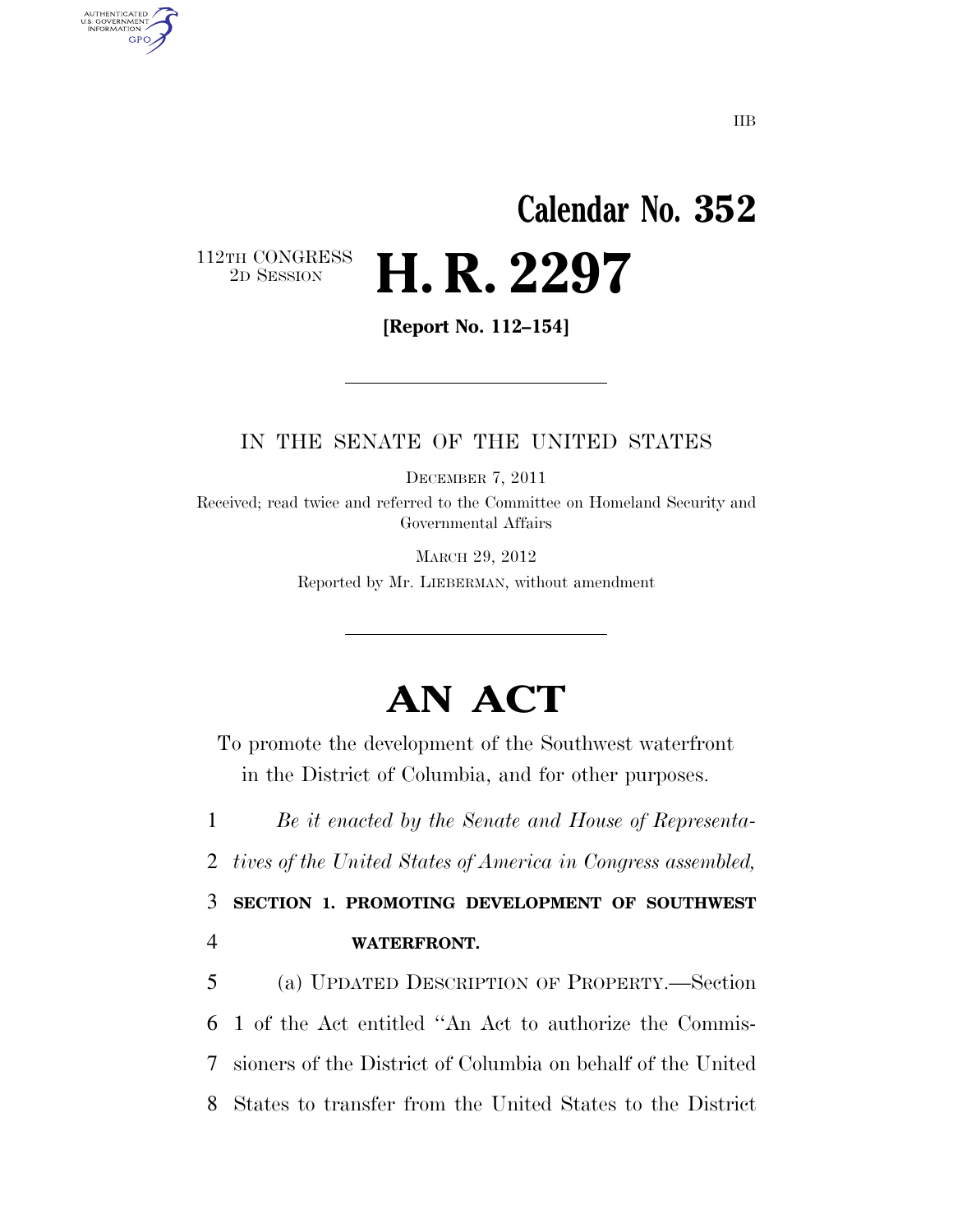of Columbia Redevelopment Land Agency title to certain real property in said District'', approved September 8, 1960 (sec. 6–321.01, D.C. Official Code), is amended by striking all that follows the colon and inserting the fol- lowing: ''The property located within the bounds of the site the legal description of which is the Southwest Water- front Project Site (dated October 8, 2009) under Exhibit A of the document titled 'Intent to Clarify the Legal De- scription in Furtherance of Land Disposition Agreement', as filed with the Recorder of Deeds on October 27, 2009 as Instrument Number 2009116776.''.

 (b) CLARIFICATION OF METHOD OF TRANSFER.— Section 1 of such Act (sec. 6–321.01, D.C. Official Code) is amended by inserting ''by one or more quitclaim deeds'' immediately after ''to transfer''.

 (c) CLARIFICATION OF RELATION TO MASTER DE- VELOPMENT PLAN.—Section 2 of such Act (sec. 6– 321.02, D.C. Official Code) is amended—

 (1) by striking ''an urban renewal plan'' and in-serting ''a master plan''; and

 (2) by striking ''such urban renewal plan'' and 22 inserting "such master plan".

 (d) EXPANDING PERMITTED DISPOSITIONS AND USES OF CERTAIN PROPERTY.—Section 4 of such Act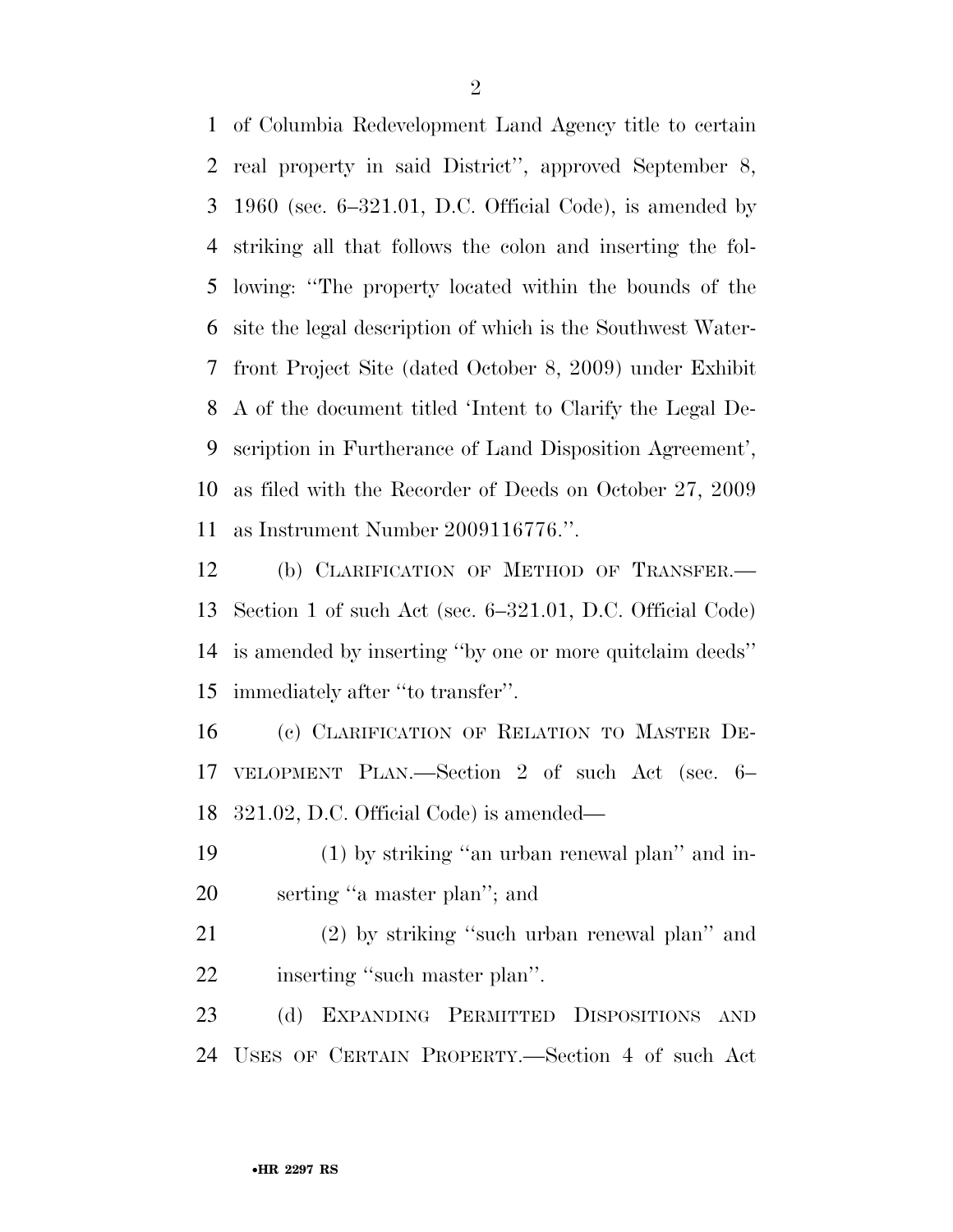(sec. 6–321.04, D.C. Official Code) is amended to read as follows:

 ''SEC. 4. The Agency is hereby authorized, in accord- ance with the District of Columbia Redevelopment Act of 1945 and section 1, to lease or sell to a redevelopment company or other lessee or purchaser such real property as may be transferred to the Agency under the authority of this Act.''.

(e) REPEAL OF REVERSION.—

 (1) REPEAL.—Section 5 of such Act (sec. 6– 321.05, D.C. Official Code) is repealed.

 (2) CONFORMING AMENDMENT.—Section 3 of such Act (sec. 6–321.03, D.C. Official Code) is amended by striking ''Subject to the provisions of section 5 of this Act, the'' and inserting ''The''.

 (f) CLARIFICATION OF ROLE OF DISTRICT OF CO- LUMBIA AS SUCCESSOR IN INTEREST.—Section 8 of such Act (sec. 6–321.08, D.C. Official Code) is amended by striking ''the terms'' and all that follows and inserting ''any reference to the 'Agency' shall be deemed to be a reference to the District of Columbia as the successor in interest to the Agency.''.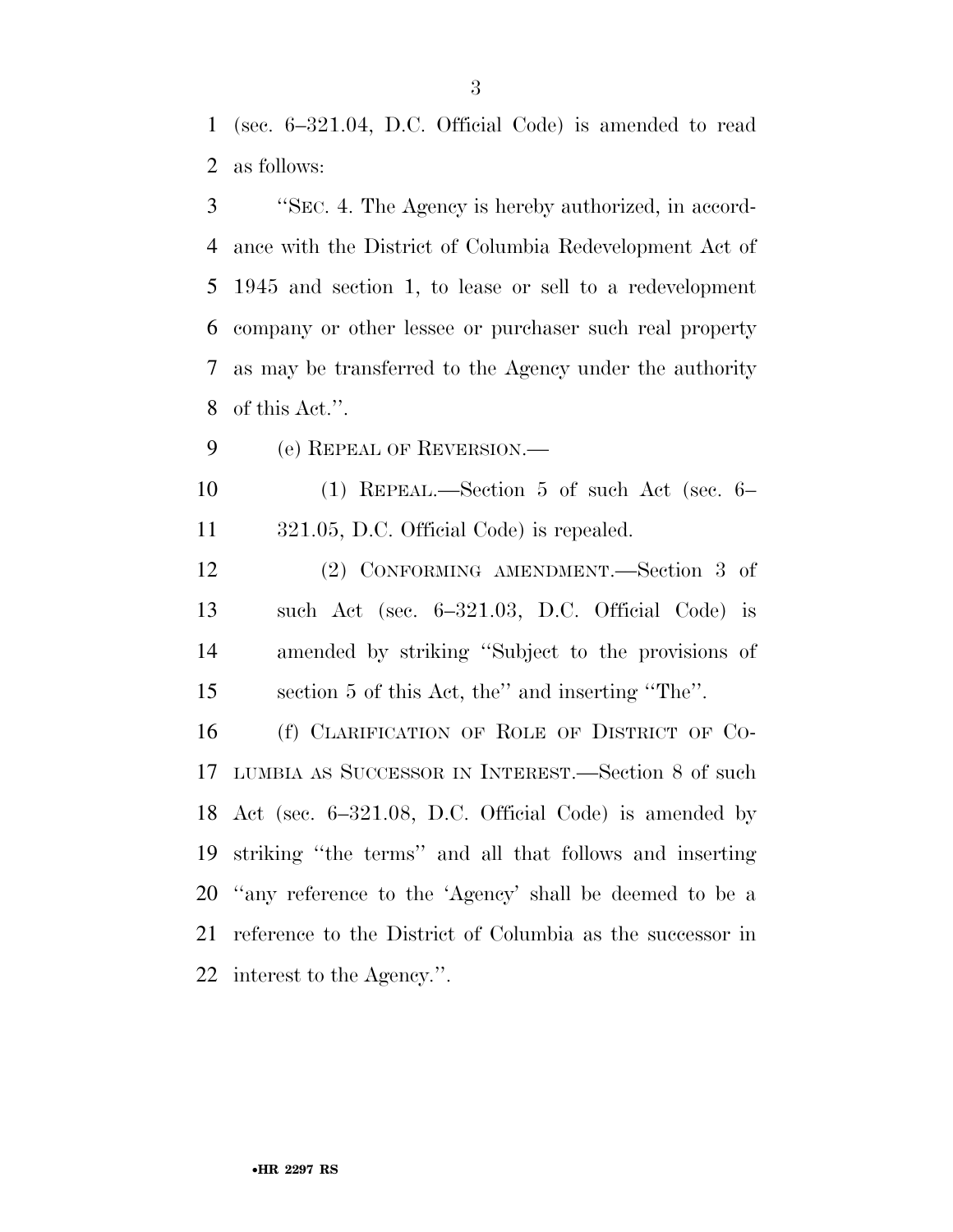### **SEC. 2. CLARIFICATION OF PERMITTED ACTIVITIES AT MU-NICIPAL FISH MARKET.**

 The Act entitled ''An Act Authorizing the Commis- sioners of the District of Columbia to make regulations respecting the rights and privileges of the fish wharf'', ap- proved March 19, 1906 (sec. 37–205.01, D.C. Official Code), is amended—

 (1) by striking ''operate as a municipal fish wharf and market'' and inserting ''operate as a mar- ket and for such other uses as the Mayor determines to be appropriate'';

 (2) by striking '', and said wharf shall con- stitute the sole wharf for the landing of fish and oys-14 ters for sale in the District of Columbia''; and

 (3) by striking ''operation of said municipal fish wharf and market'' and inserting ''operation of said market''.

#### **SEC. 3. MAINE LOBSTERMAN MEMORIAL.**

 (a) IN GENERAL.—Except as provided in subsection (b), nothing in this Act or any amendment made by this Act authorizes the removal, destruction, or obstruction of the Maine Lobsterman Memorial which is located near Maine Avenue in the District of Columbia as of the date of enactment of this Act.

•**HR 2297 RS** (b) MOVEMENT OF MEMORIAL.—The Maine Lobsterman Memorial referred to in subsection (a) may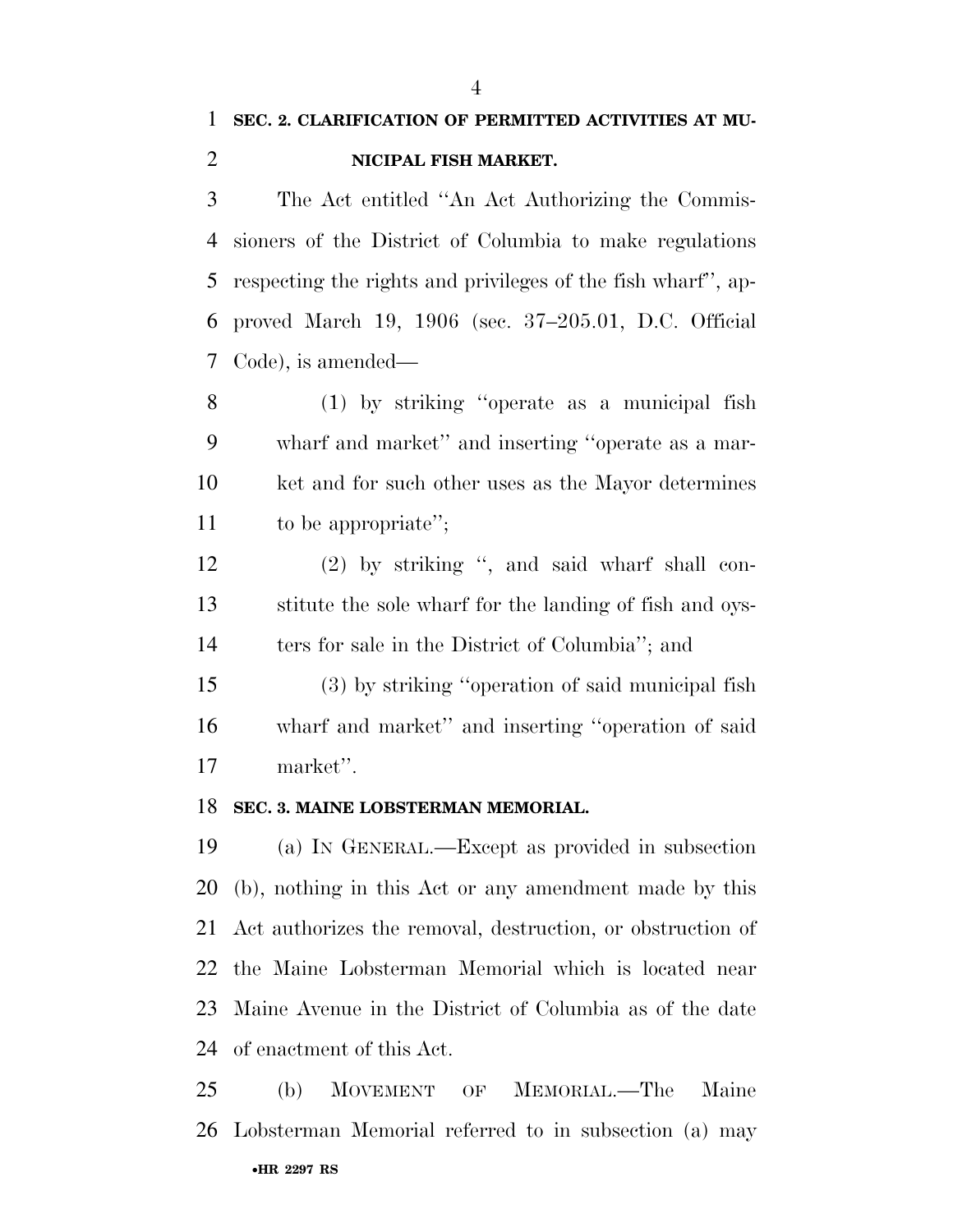be moved from its location as of the date of the enactment of this Act to another location on the Southwest water- front near Maine Avenue in the District of Columbia if at that location there would be a clear, unimpeded pedes- trian pathway and line of sight from the Memorial to the water.